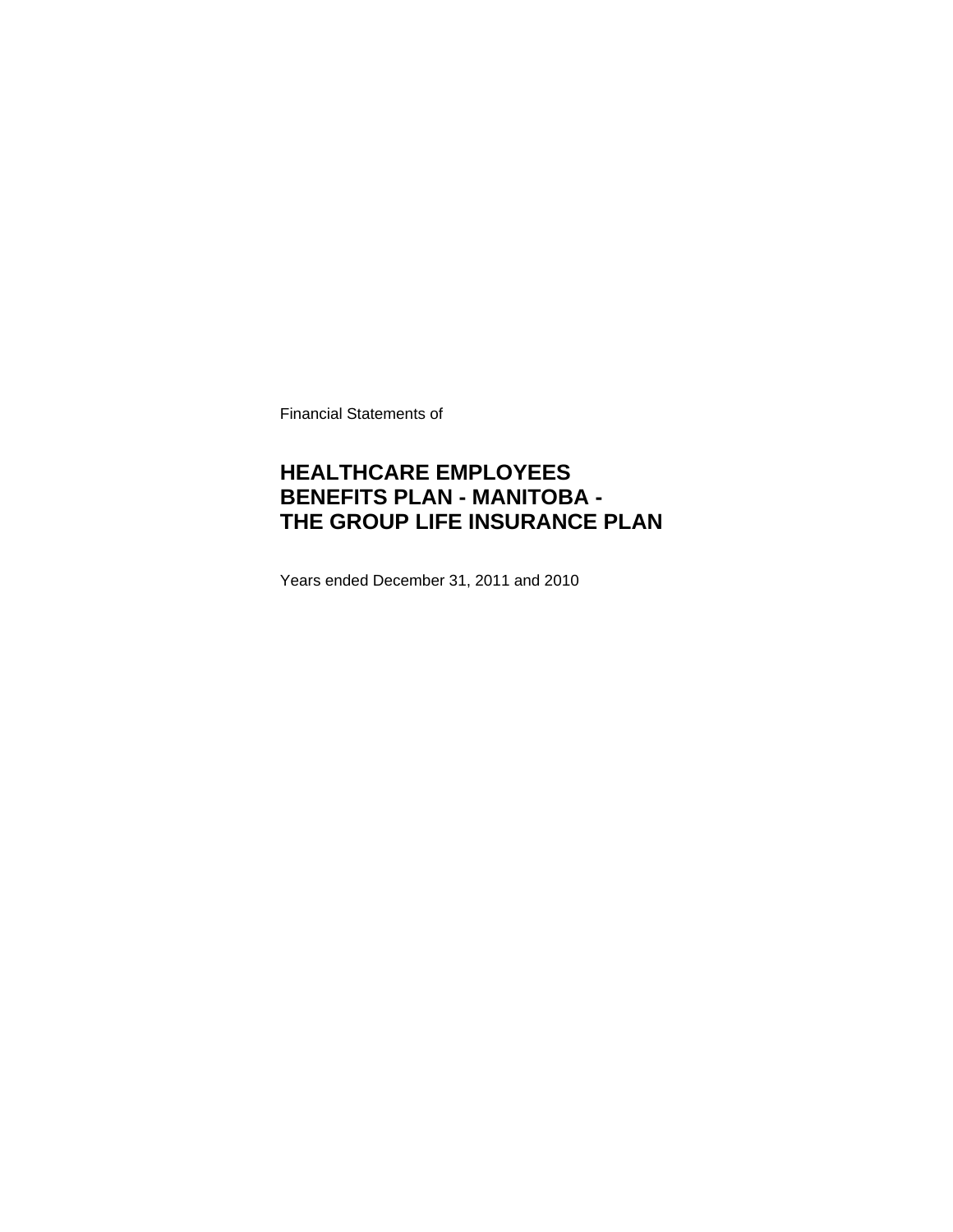

**KPMG LLP**<br> **Chartered Accountants**<br> **Chartered Accountants**<br>
Tax (204) 957-0808 **Chartered Accountants**<br>Suite 2000 - One Lombard Place Winnipeg MB R3B 0X3 Canada

Internet www.kpmg.ca

### **INDEPENDENT AUDITORS' REPORT**

To the Board of Trustees of Healthcare Employees Benefits Plan - Manitoba - The Group Life Insurance Plan

We have audited the accompanying financial statements of Healthcare Employees Benefits Plan - Manitoba - The Group Life Insurance Plan, which comprise the statements of financial position as at December 31, 2011 and December 31, 2010, the statements of changes in net assets available for benefits and changes in benefit obligations for the years ended December 31, 2011 and December 31, 2010, and notes, comprising a summary of significant accounting policies and other explanatory information.

#### *Management's Responsibility for the Financial Statements*

Management is responsible for the preparation and fair presentation of these financial statements in accordance with Canadian accounting standards for pension plans, and for such internal control as management determines is necessary to enable the preparation of financial statements that are free from material misstatement, whether due to fraud or error.

#### *Auditors' Responsibility*

Our responsibility is to express an opinion on these financial statements based on our audits. We conducted our audits in accordance with Canadian generally accepted auditing standards. Those standards require that we comply with ethical requirements and plan and perform the audit to obtain reasonable assurance about whether the financial statements are free of material misstatement.

An audit involves performing procedures to obtain audit evidence about the amounts and disclosures in the financial statements. The procedures selected depend on our judgment, including the assessment of the risks of material misstatement of the financial statements, whether due to fraud or error. In making those risk assessments, we consider internal control relevant to the entity's preparation and fair presentation of the financial statements in order to design audit procedures that are appropriate in the circumstances, but not for the purpose of expressing an opinion on the effectiveness of the entity's internal control. An audit also includes evaluating the appropriateness of accounting policies used and the reasonableness of accounting estimates made by management, as well as evaluating the overall presentation of the financial statements.

We believe that the audit evidence we have obtained in our audits is sufficient and appropriate to provide a basis for our audit opinion.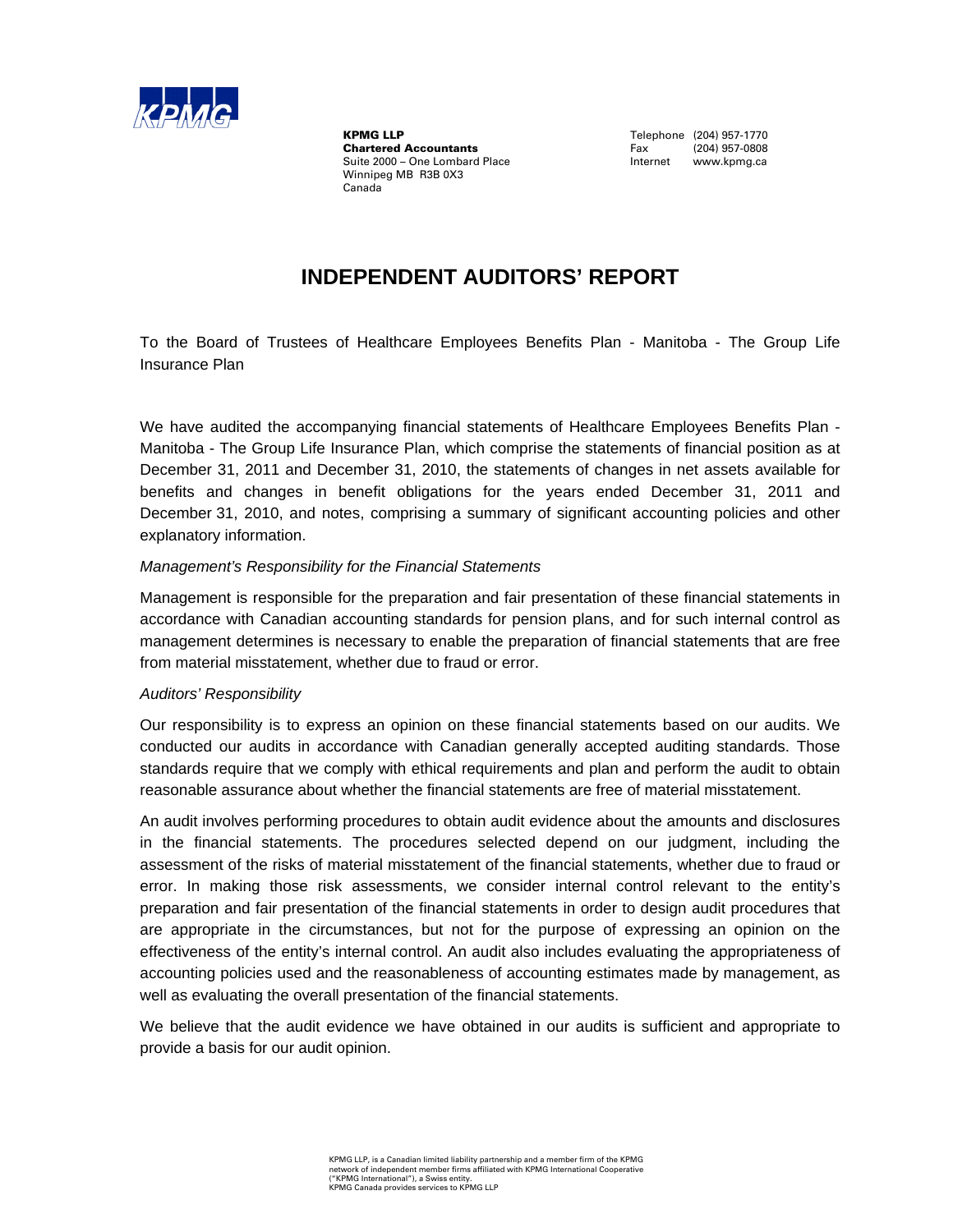

### *Opinion*

In our opinion, the financial statements present fairly, in all material respects, the financial position of Healthcare Employees Benefits Plan - Manitoba - The Group Life Insurance Plan as at December 31, 2011 and December 31, 2010, and its changes in net assets available for benefits and changes in its benefit obligations for the years ended December 31, 2011 and December 31, 2010 in accordance with Canadian accounting standards for pension plans.

 $KPMG$  14P

Chartered Accountants

June 21, 2012

Winnipeg, Canada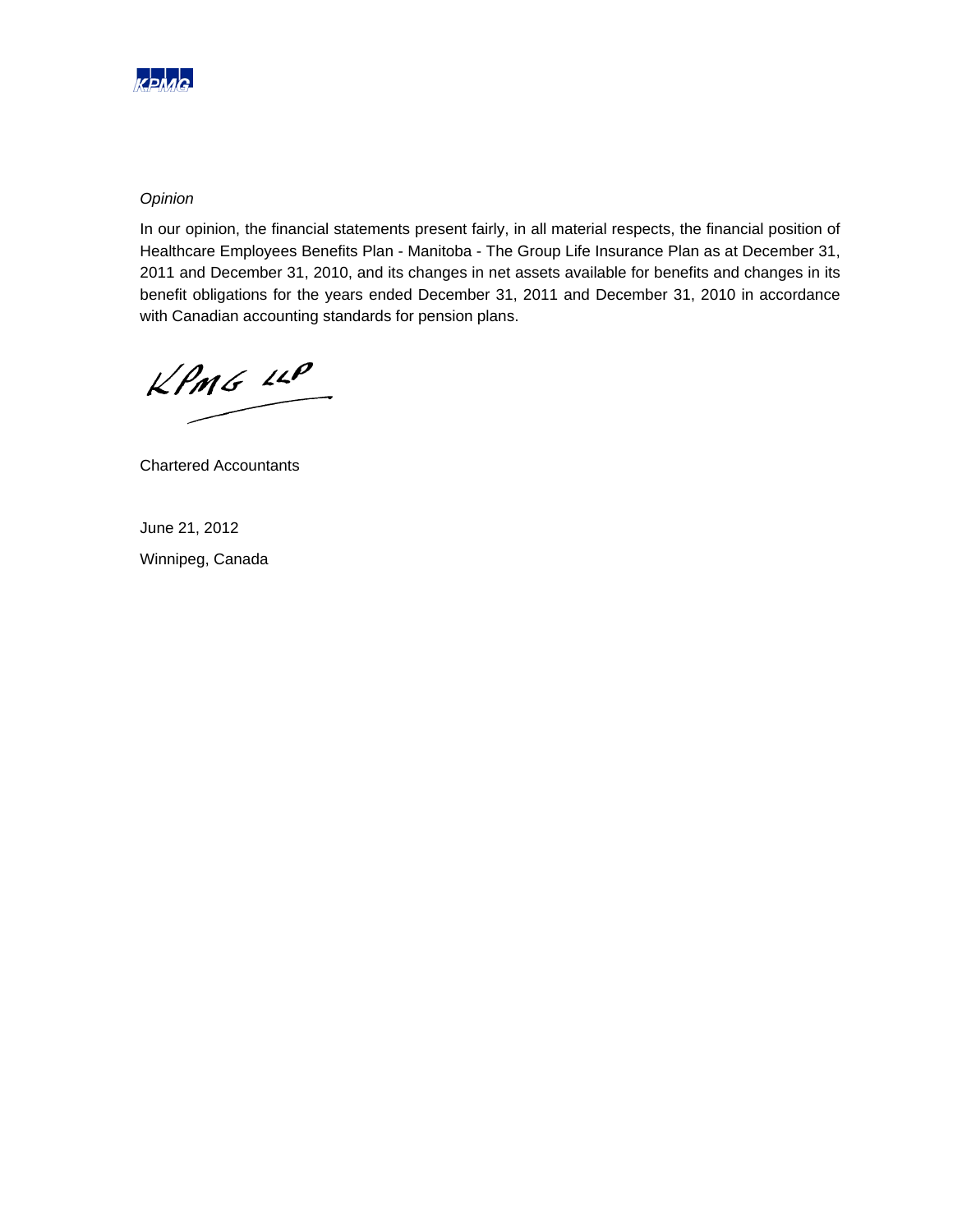**Statements of Financial Position** 

December 31, 2011 and 2010

|                                                                                  |    | <b>Active Plan</b>       |                             | Paid-up Plan           |    | 2011<br>Total            |    | 2010<br>Total            |
|----------------------------------------------------------------------------------|----|--------------------------|-----------------------------|------------------------|----|--------------------------|----|--------------------------|
|                                                                                  |    |                          |                             |                        |    |                          |    |                          |
| <b>Assets</b>                                                                    |    |                          |                             |                        |    |                          |    |                          |
| Cash                                                                             | \$ | 1,711,343                | \$                          | 142,470                | S  | 1,853,813                | \$ | 1,645,341                |
| Premiums receivable                                                              |    | 736.968                  |                             |                        |    | 736,968                  |    | 596,402                  |
| Investments, at fair value (note 3):<br>Equity pooled funds<br>Bond pooled funds |    | 11,845,187<br>24,393,135 |                             | 5,618,785<br>3,972,205 |    | 17,463,972<br>28,365,340 |    | 17,553,637<br>27,526,534 |
| Prepaid expenses                                                                 |    | 6,719                    |                             |                        |    | 6.719                    |    | 6,423                    |
| Due to (from) plans                                                              |    | 54,310                   |                             | (54, 310)              |    |                          |    |                          |
| Due from The Great-West Life<br>Assurance Company (note 4)                       |    | 3,762,621                |                             |                        |    | 3,762,621                |    | 1,157,367                |
| <b>Total assets</b>                                                              | s  | 42,510,283               | $\overline{\mathbf{S}}$     | 9,679,150              | s  | 52.189.433               | \$ | 48,485,704               |
| <b>Liabilities</b>                                                               |    |                          |                             |                        |    |                          |    |                          |
| Claims payable and accrued<br><b>liabilities</b>                                 | S  | 1.591.412                | \$                          | 38,049                 | \$ | 1,629,461                | \$ | 1,589,031                |
| Government remittances payable                                                   |    | 6.292                    |                             |                        |    | 6.292                    |    | 7.177                    |
| Due to Healthcare Employees<br>Pension Plan - Manitoba (note 13)                 |    | 115,130                  |                             |                        |    | 115,130                  |    | 50,652                   |
| <b>Total liabilities</b>                                                         | \$ | 1,712,834                | $\overline{\boldsymbol{s}}$ | 38,049                 | \$ | 1,750,883                | \$ | 1,646,860                |
| Net assets available for benefits                                                |    | \$40,797,449             | \$                          | 9,641,101              | S  | 50,438,550               | S  | 46,838,844               |
| Actuarial value of benefit<br>obligations (note 6):                              |    |                          |                             |                        |    |                          |    |                          |
| Future paid-up insurance                                                         |    |                          |                             | 9,245,000              |    | 9,245,000                |    | 8,427,000                |
| Disability life waiver                                                           |    | 15,662,000<br>15,662,000 |                             | 9,245,000              |    | 15,662,000<br>24,907,000 |    | 12,599,000<br>21,026,000 |
| Commitment (note 14)                                                             |    |                          |                             |                        |    |                          |    |                          |
| Excess of net assets available for<br>benefits over benefit obligations          |    |                          |                             |                        |    |                          |    |                          |
| (note 7)                                                                         | S. | 25.135.449               | s                           | 396.101                | \$ | 25,531,550               | \$ | 25,812,844               |

See accompanying notes to financial statements.

Approved by the Trustees:  $\ell_{\mathcal{U}}$ hìan Chair

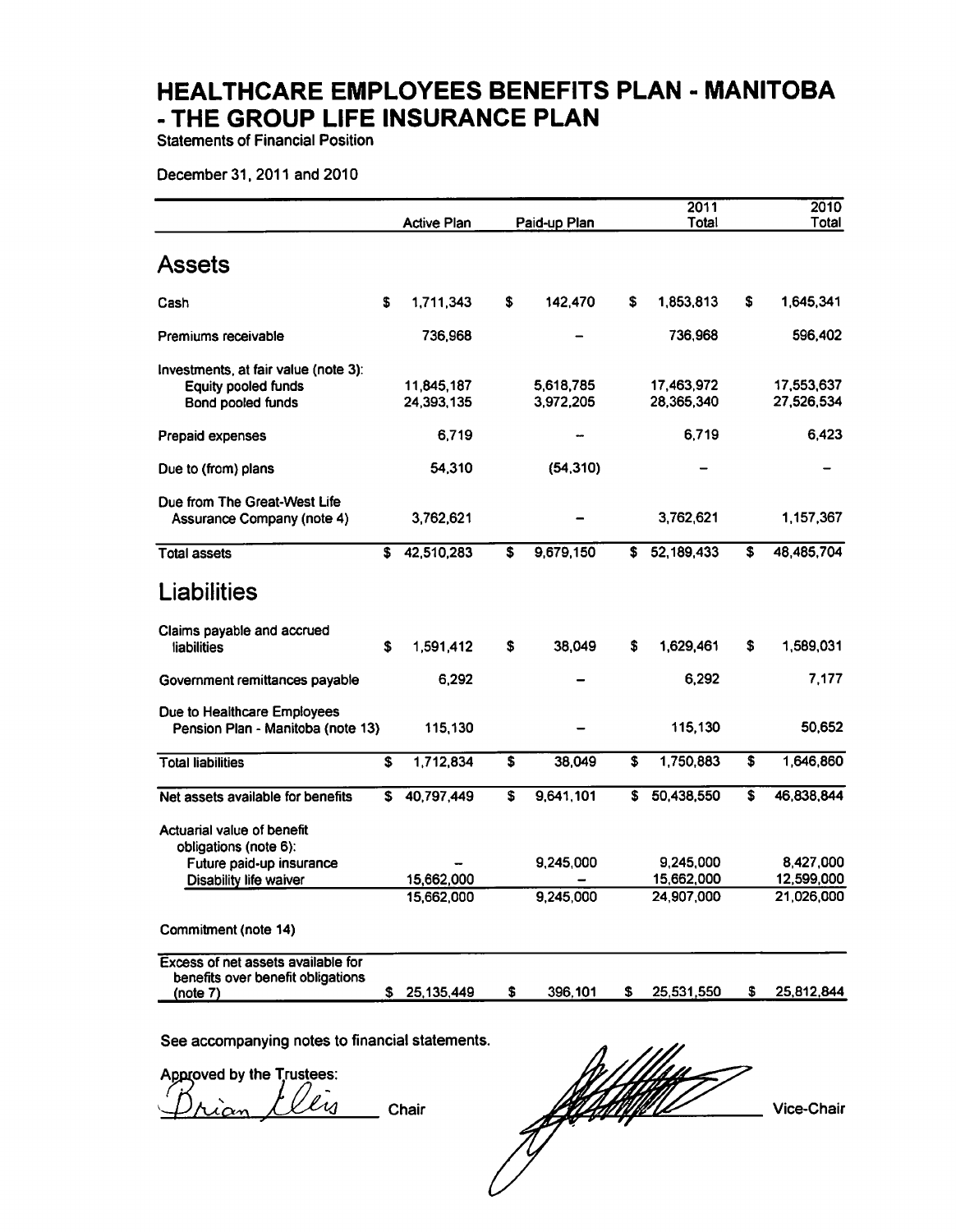Statements of Changes in Net Assets Available for Benefits

Years ended December 31, 2011 and 2010

|                                    |                    |                 | 2011             | 2010             |
|------------------------------------|--------------------|-----------------|------------------|------------------|
|                                    | <b>Active Plan</b> | Paid-up Plan    | Total            | Total            |
| Increases:                         |                    |                 |                  |                  |
| \$<br>Premiums                     | 10,053,848         | \$              | \$<br>10,053,848 | \$<br>9,658,609  |
| Investment income (note 8)         | 1,340,763          | 321,009         | 1,661,772        | 1,404,762        |
| Current period change in           |                    |                 |                  |                  |
| fair value of investments          |                    |                 |                  | 2,035,036        |
|                                    | 11,394,611         | 321,009         | 11,715,620       | 13,098,407       |
| Decreases:                         |                    |                 |                  |                  |
| Current period change in           |                    |                 |                  |                  |
| fair value of investments          | 68,057             | 439,969         | 508,026          |                  |
| Claims incurred                    | 5,893,443          | 234,776         | 6,128,219        | 8,669,544        |
| Administrative expenses            |                    |                 |                  |                  |
| (note 9)                           | 1,193,792          | 75,383          | 1,269,175        | 1,271,899        |
| Stop loss premiums [note 11(d)]    | 210,494            |                 | 210,494          | 205,066          |
|                                    | 7,365,786          | 750,128         | 8,115,914        | 10,146,509       |
| Increase (decrease) in net assets  |                    |                 |                  |                  |
| available for benefits             | 4,028,825          | (429, 119)      | 3,599,706        | 2,951,898        |
|                                    |                    |                 |                  |                  |
| Net assets available or benefits,  |                    |                 |                  |                  |
| beginning of year                  | 36,768,624         | 10,070,220      | 46,838,844       | 43,886,946       |
|                                    |                    |                 |                  |                  |
| Net assets available for benefits, |                    |                 |                  |                  |
| end of year<br>\$                  | 40,797,449         | \$<br>9,641,101 | 50,438,550<br>\$ | 46,838,844<br>\$ |

See accompanying notes to financial statements.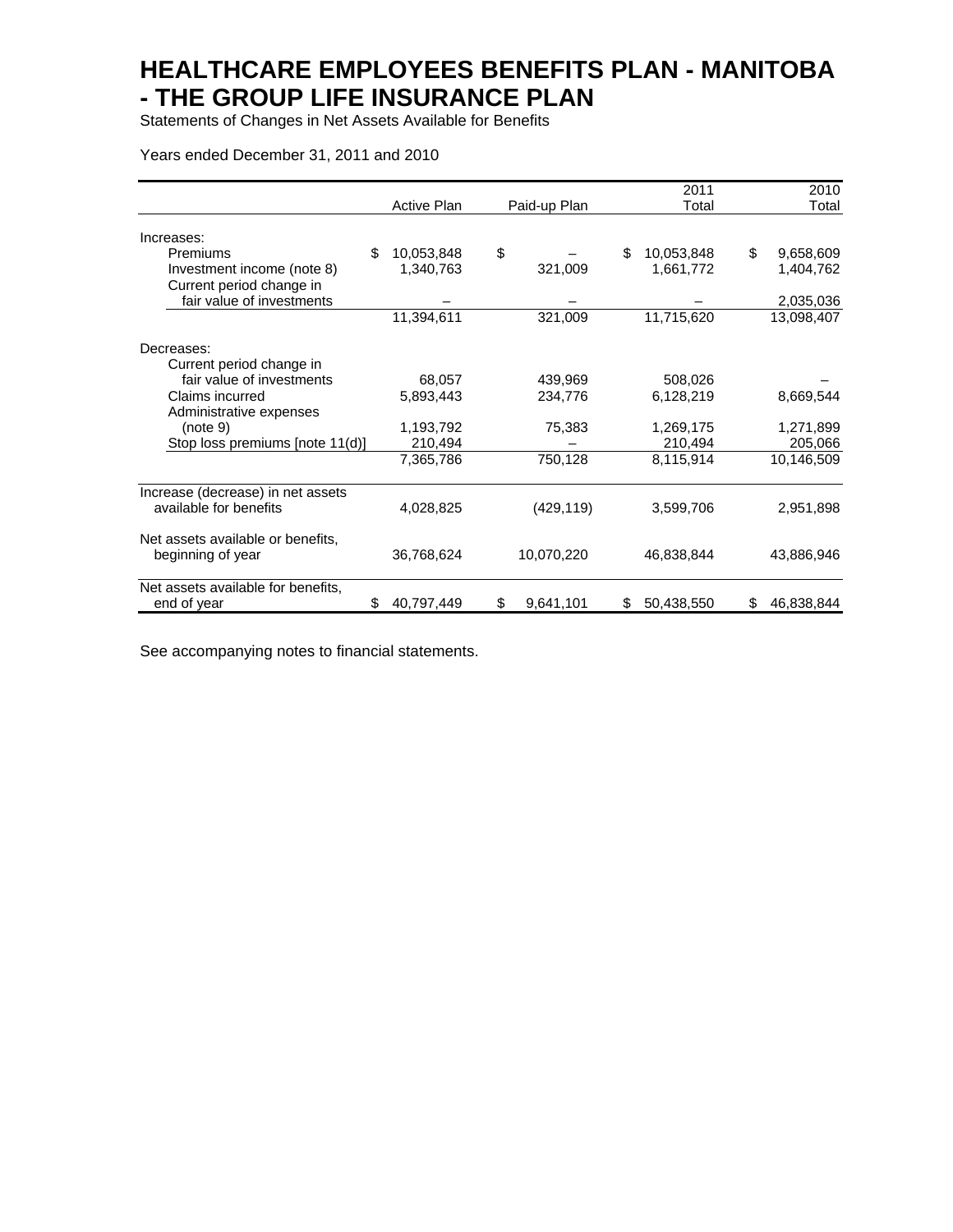Statements of Changes in Benefit Obligations

Years ended December 31, 2011 and 2010

|                                       |   | Active Plan | Paid-up Plan    |   | 2011<br>Total | 2010<br>Total    |
|---------------------------------------|---|-------------|-----------------|---|---------------|------------------|
|                                       |   |             |                 |   |               |                  |
| Actuarial value of benefit            |   |             |                 |   |               |                  |
| obligations, beginning of year        | S | 12,599,000  | \$<br>8,427,000 | S | 21,026,000    | \$<br>21,855,000 |
| Claims paid                           |   |             | (235,000)       |   | (235,000)     | (278,000)        |
| Interest accrued on benefits          |   |             | 499,000         |   | 499,000       | 483.000          |
| Effect of experience gains and losses |   |             | 554,000         |   | 554,000       | 21,000           |
| Effect of change in valuation basis   |   | 3,063,000   |                 |   | 3,063,000     | (1,055,000)      |
| Actuarial value of benefit            |   |             |                 |   |               |                  |
| obligations, end of year              |   | 15,662,000  | \$<br>9,245,000 | S | 24,907,000    | 21,026,000       |

See accompanying notes to financial statements.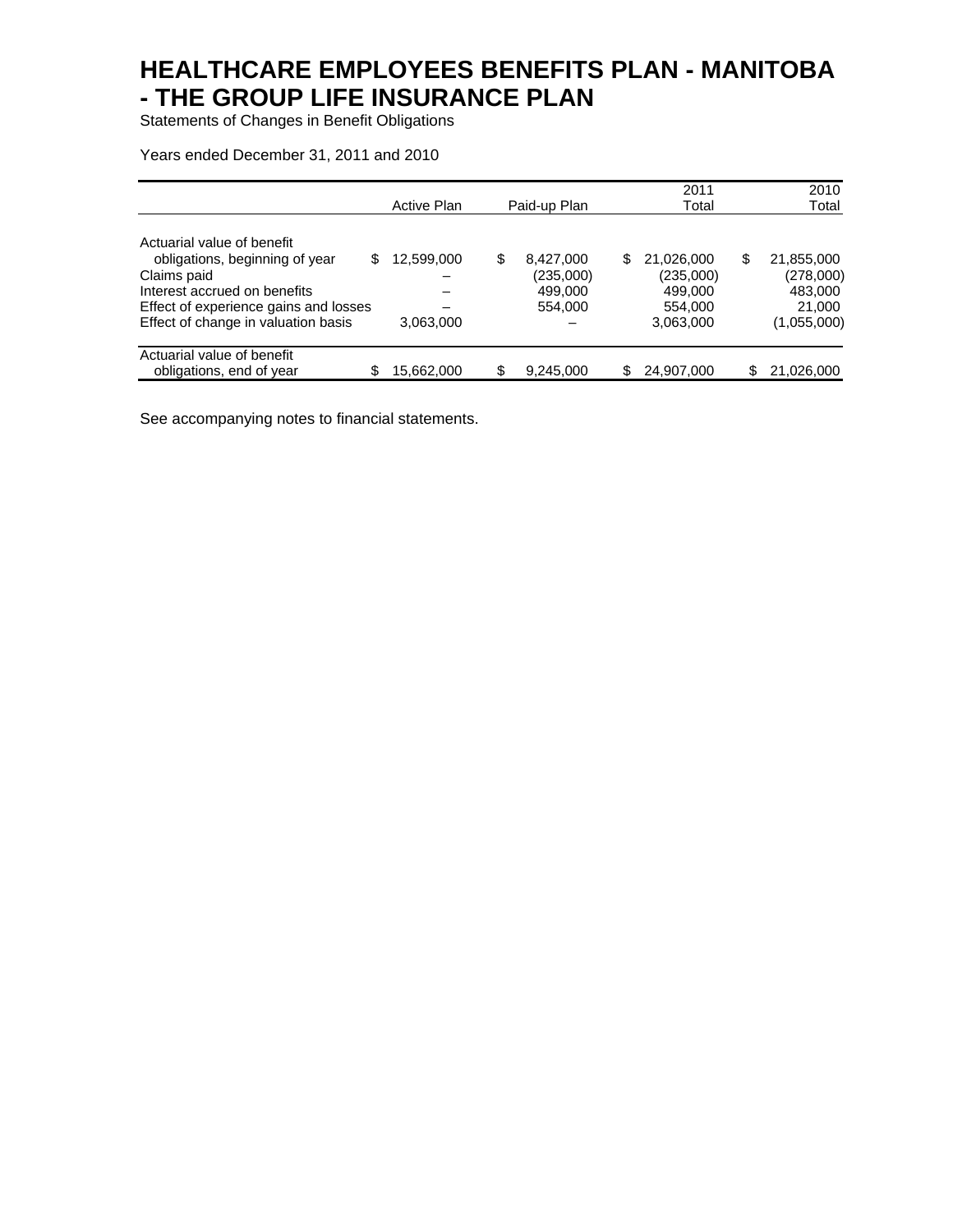Notes to Financial Statements

Years ended December 31, 2011 and 2010

#### **1. General and description of the Plan:**

The Healthcare Employees Benefits Plan - Manitoba (HEBP) is jointly trusteed which includes the group life insurance plan (the Plan) for healthcare employees in Manitoba.

The Plan is a trust under the *Income Tax Act.* By virtue of Canada Revenue Agency (CRA) administrative rules, the Plan is viewed as a health and welfare trust and calculates its income for tax purposes under CRA administrative guidelines.

The group life insurance plan provides basic, dependent and family life insurance and accidental death and dismemberment benefits to participating employees. The group life insurance plan is comprised of two plans: the Active Plan and the Paid-up Plan (the Plans). The Active Plan began January 1, 1983 and serves those employees who joined subsequent to that date. The Paid-up Plan is for a closed group of employees who were part of the plan prior to January 1, 1983. Claims administration for these plans is provided by The Great-West Life Assurance Company (Great-West Life).

### **2. Significant accounting policies:**

(a) Basis of preparation:

The Plan adopted Canadian accounting standards for pension plans on January 1, 2011 with a transition date of January 1, 2010. Canadian accounting standards for pension plans requires the Plan, in selecting or changing accounting policies that do not relate to its investment portfolio or pension obligations, to comply on a consistent basis with either International Financial Reporting Standards (IFRS) or Canadian accounting standards for private enterprises (ASPE). The Plan has chosen to comply on a consistent basis with ASPE. In accordance with these standards, the statement of net assets is replaced by the statement of financial position and a statement of changes in benefit obligations was added, which details the changes in actuarial value of benefit obligations. There were no adjustments to previously reported amounts as a result of implementing these changes.

The statement of financial position was revised to include the actuarial value of benefit obligations and the resulting excess of net assets available for benefits. A statement of changes in benefit obligations was also added, which details the changes in the actuarial value of benefit obligations. There were no adjustments to the previously reported amounts as a result of implementing these changes.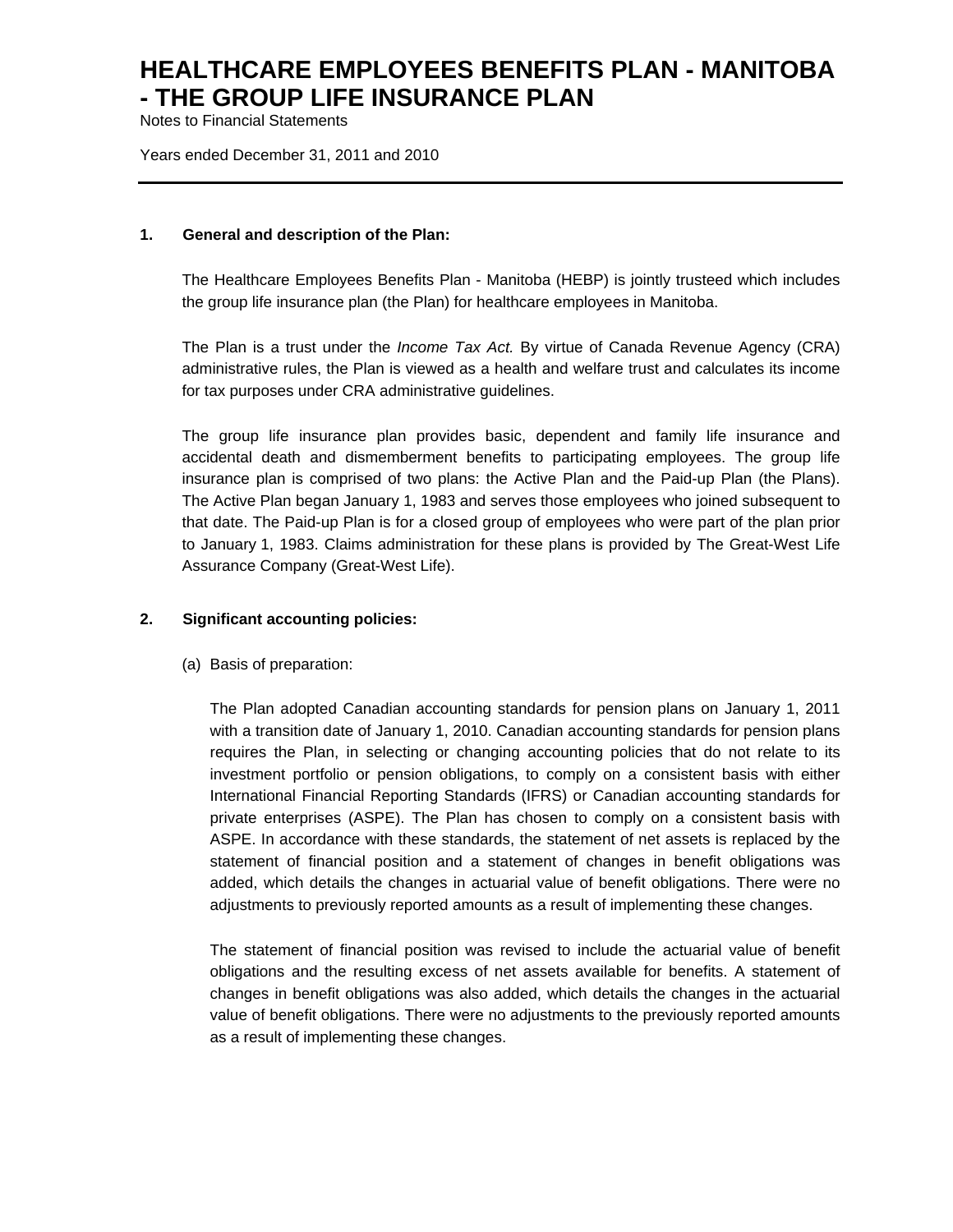Notes to Financial Statements (continued)

Years ended December 31, 2011 and 2010

#### **2. Significant accounting policies (continued):**

These financial statements are prepared on a going concern basis and present the aggregate financial position of the Plan as a separate financial reporting entity, independent of the participating employers and members. Only the assets and obligations to members eligible to participate in the Plan have been included in these financial statements. These financial statements do not portray the funding requirements of the Plan or the benefit security of the individual plan members.

(b) Financial instruments:

Financial instruments are recorded at fair value on initial recognition. Freestanding derivative instruments that are not in a qualifying hedging relationship, cash and investments are subsequently measured at fair value. All other financial instruments are subsequently measured at cost or amortized cost, unless management has elected to carry the instruments at fair value. The Plan has elected not to carry any such financial instruments at fair value.

Transaction costs incurred on the acquisition of financial instruments measured subsequently at fair value are expensed as incurred. All other financial instruments are adjusted by transaction costs incurred on acquisition and financing costs. These costs are amortized using the straight-line method.

(c) Fair value measurement:

Fair value is the amount for which an asset could be exchanged, or a liability settled, between knowledgeable, willing parties in an arm's length transaction on the measurement date.

In determining fair value, the Plan has early adopted the guidance in IFRS 13, *Fair Value Measurement* (IFRS 13), commencing January 1, 2010. As allowed under IFRS 13, if an asset or a liability measured at fair value has a bid and an ask price, the price within the bid-ask spread that is the most representative of fair value in the circumstances shall be used to measure fair value. The Plan uses closing market price as a practical expedient for fair value measurement. There is no impact from the adoption of these standards on the value of investments from those previously reported.

When available, the Plan measures the fair value of an instrument using quoted prices in an active market for that instrument. A market is regarded as active if quoted prices are readily and regularly available and represent actual and regularly occurring market transactions on an arm's length basis.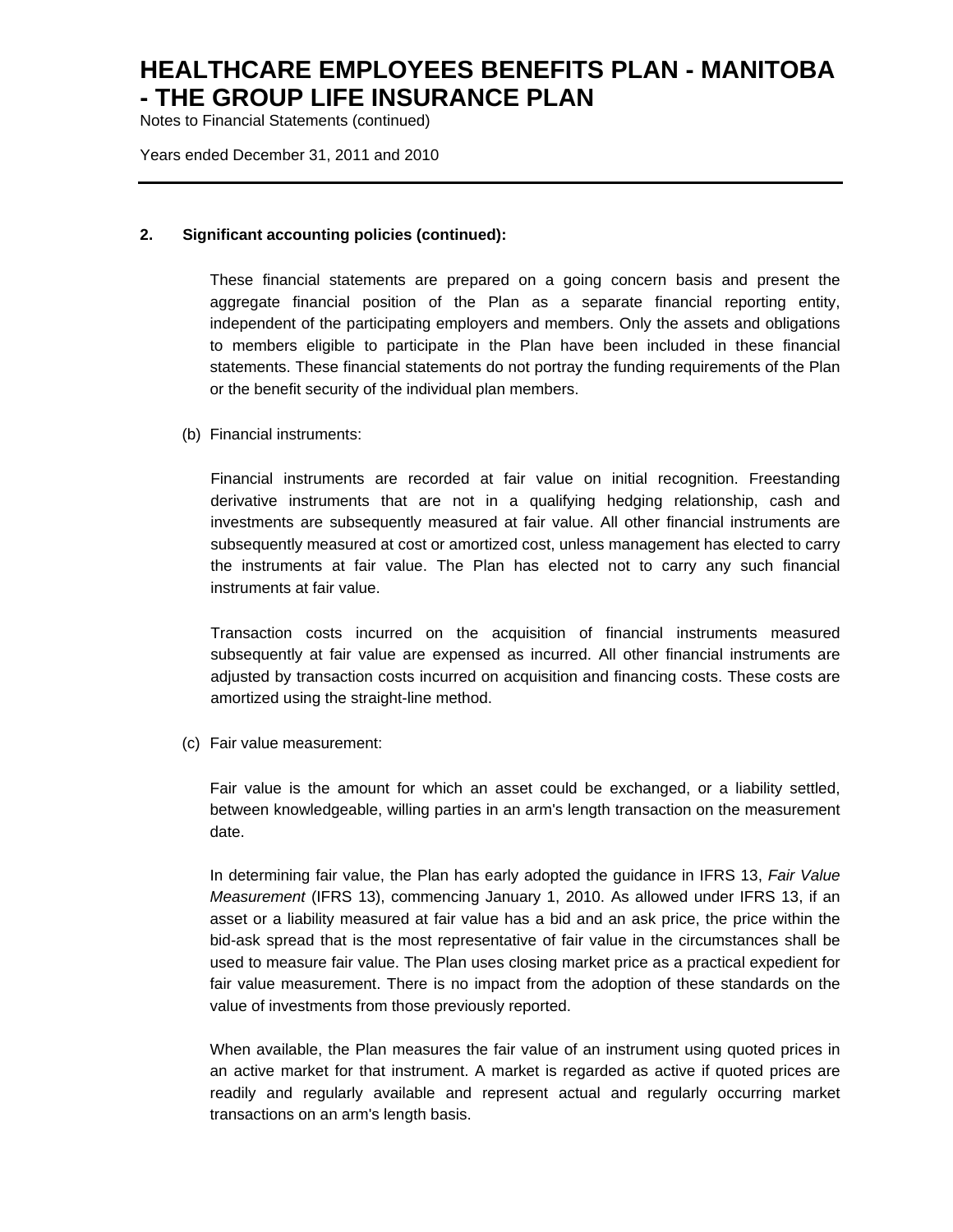Notes to Financial Statements (continued)

Years ended December 31, 2011 and 2010

### **2. Significant accounting policies (continued):**

If a market for a financial instrument is not active, then the Plan establishes fair value using a valuation technique. Valuation techniques include using recent arm's length transactions between knowledgeable, willing parties (if available), reference to the current fair value of other instruments that are substantially the same, discounted cash flow analyses and option pricing models.

All changes in fair value, other than interest and dividend income, are recognized in the statement of changes in net assets available for benefits as part of the current period change in fair value of investments.

The equity pooled funds and bond pooled funds are recorded at fair values established by the respective fund trustee.

(d) Foreign currency transactions and balances:

Transactions in foreign currencies are translated into Canadian dollars at the exchange rate at the dates of the transactions. Monetary assets and liabilities denominated in foreign currencies at the reporting date are retranslated into Canadian dollars at the exchange rate at that date.

Foreign currency differences arising on retranslation are recognized in the statement of changes in net assets available for benefits within current period change in fair value of investments.

- (e) Investment transactions and income recognition:
	- (i) Investment transactions:

Investment transactions are accounted for on a trade date basis.

(ii) Income recognition:

Investment income includes interest and dividend income. Investment income has been accrued as reported by the issuer of the pooled funds.

(f) Premiums:

Premiums recorded in the statement of changes in net assets available for benefits include the employees' and employers' share of the premiums required for the group life insurance coverage. Premiums are recorded on an accrual basis.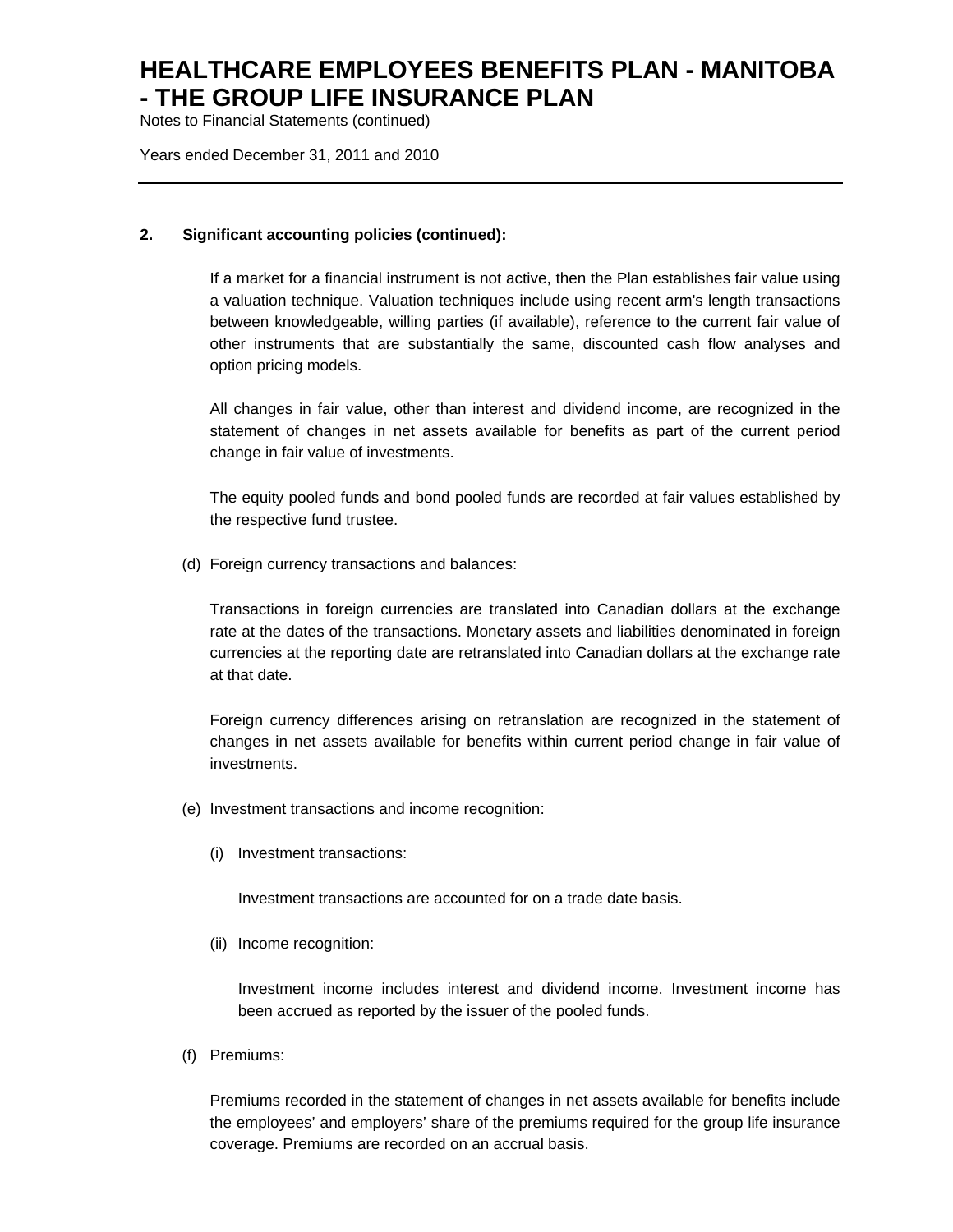Notes to Financial Statements (continued)

Years ended December 31, 2011 and 2010

### **2. Significant accounting policies (continued):**

(g) Claims:

 Claims are recorded in the period in which they are paid or payable. Any claims not paid at fiscal year-end are reflected in claims payable and accrued liabilities.

(h) Use of estimates:

The preparation of financial statements requires management to make estimates and assumptions that affect the reported amounts of assets and liabilities, the disclosure of contingent assets and liabilities at the date of the financial statements and the reported amounts of increases and decreases in net assets during the year. Significant items subject to such estimates and assumptions include the determination of the actuarial value of benefit obligations. Actual results could differ from those estimates.

### **3. Investments:**

|                                          | Active<br>Plan             | Paid-up<br>Plan              | 2011<br>Total              | 2010<br>Total              |
|------------------------------------------|----------------------------|------------------------------|----------------------------|----------------------------|
| Equity pooled funds<br>Bond pooled funds | \$11,845,187<br>24,393,135 | 5,618,785<br>S.<br>3.972.205 | \$17,463,972<br>28,365,340 | \$17,553,637<br>27,526,534 |
|                                          | \$36,238,322               | 9.590.990                    | \$45,829,312               | \$45,080,171               |

The investments of the Plan are in equity and bond pooled funds which yielded rates of return as follows: Active Plan - return of 3.6 percent (2010 - return of 8.0 percent), Paid-up Plan - loss of 1.2 percent (2010 - return of 9.3 percent).

### **4. Due from The Great-West Life Assurance Company:**

The amount due from The Great-West Life Assurance Company represents funds held by The Great-West Life Assurance Company as a reserve for claim fluctuations and accumulated annual claims experience.

Interest was earned on the amount due from The Great-West Life Assurance Company in the amount of 1.20 percent (2010 - 0.25 percent to 0.40 percent).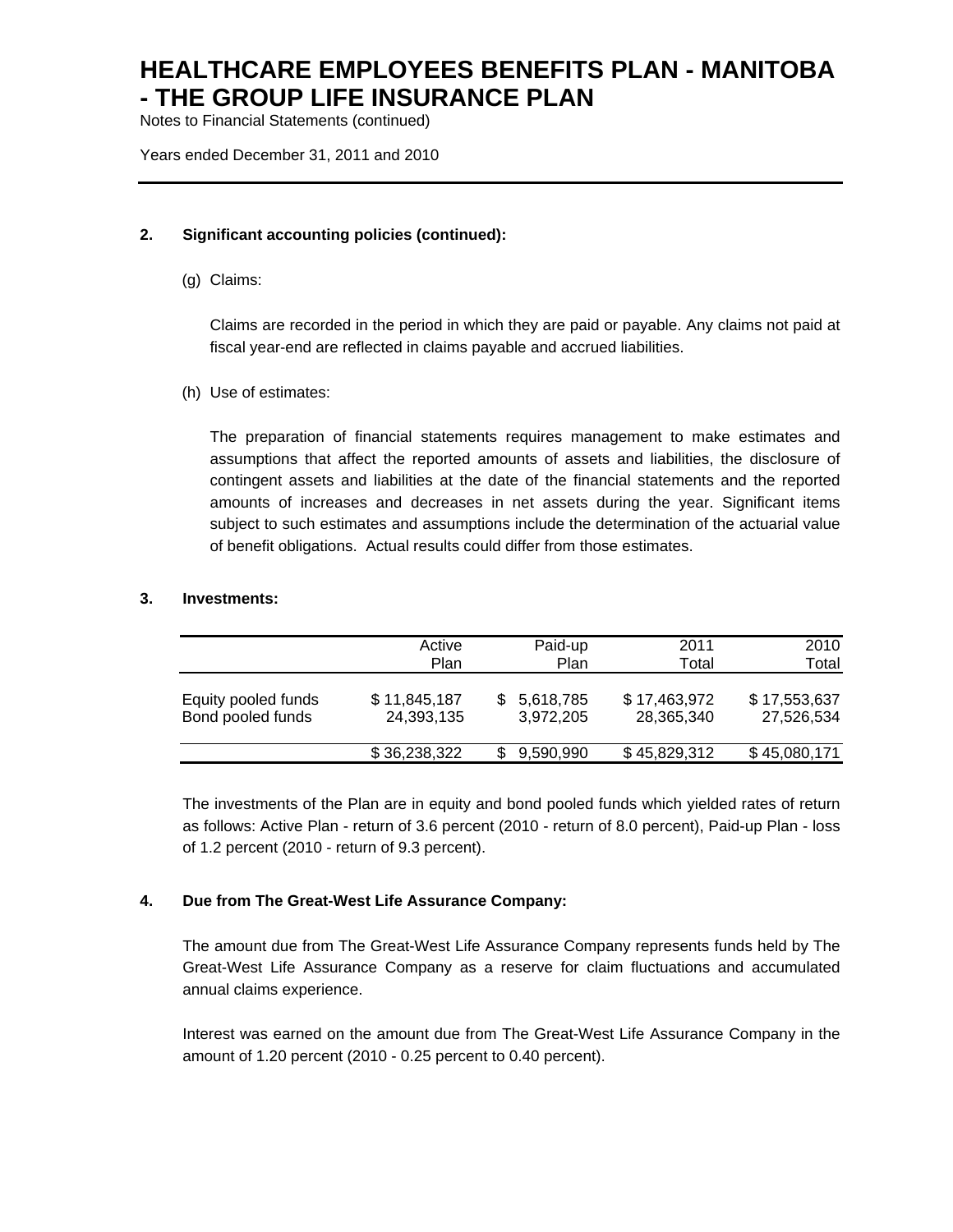Notes to Financial Statements (continued)

Years ended December 31, 2011 and 2010

#### **5. Role of the actuaries:**

The actuaries have been appointed pursuant to the Trust Agreement. With respect to the preparation of financial statements, the actuaries have been engaged to carry out estimations of the Plan's future paid-up insurance and disability life waiver to the members. The estimations are made in accordance with accepted actuarial practice and reported thereon to the Board of Trustees. In performing the estimation of the liabilities, which are by their nature inherently variable, assumptions are made as to the investment rate of return, mortality, retirement and termination rates and salary increments in the future.

#### **6. Benefit obligations:**

(a) Future paid-up insurance:

The computation of the obligation for future paid-up insurance is performed at least every three years by Eckler Ltd., an independent actuary. The most recent actuarial valuation indicated that at December 31, 2011 the assets of the Paid-up Plan exceeded the actuarially computed liability for future obligations by approximately \$396,000 (2010 - \$1,643,000). The next actuarial valuation will be prepared as at December 31, 2012.

The assumptions used in determining the actuarial present value of the obligation for future paid-up insurance are management's best estimate and were developed by reference to expected long-term market conditions. Two significant long-term actuarial assumptions used in the valuation were:

- (i) the salary escalation rate was assumed to be 4.0 percent (2010 4.0 percent) annually;
- (ii) the asset rate of return and discount rate were assumed to be 5.5 percent (2010 6.0 percent).

In addition, the actuarial valuation reflects assumptions with regard to mortality, retirement and termination rates.

Since there is no intention of extinguishing the future paid-up insurance obligation in the near term, the obligation is calculated by using the going concern actuarial basis. As underlying conditions change over time, management's best estimate assumptions may also change, which could cause a material change in the actuarial value of the obligation for future paid-up insurance.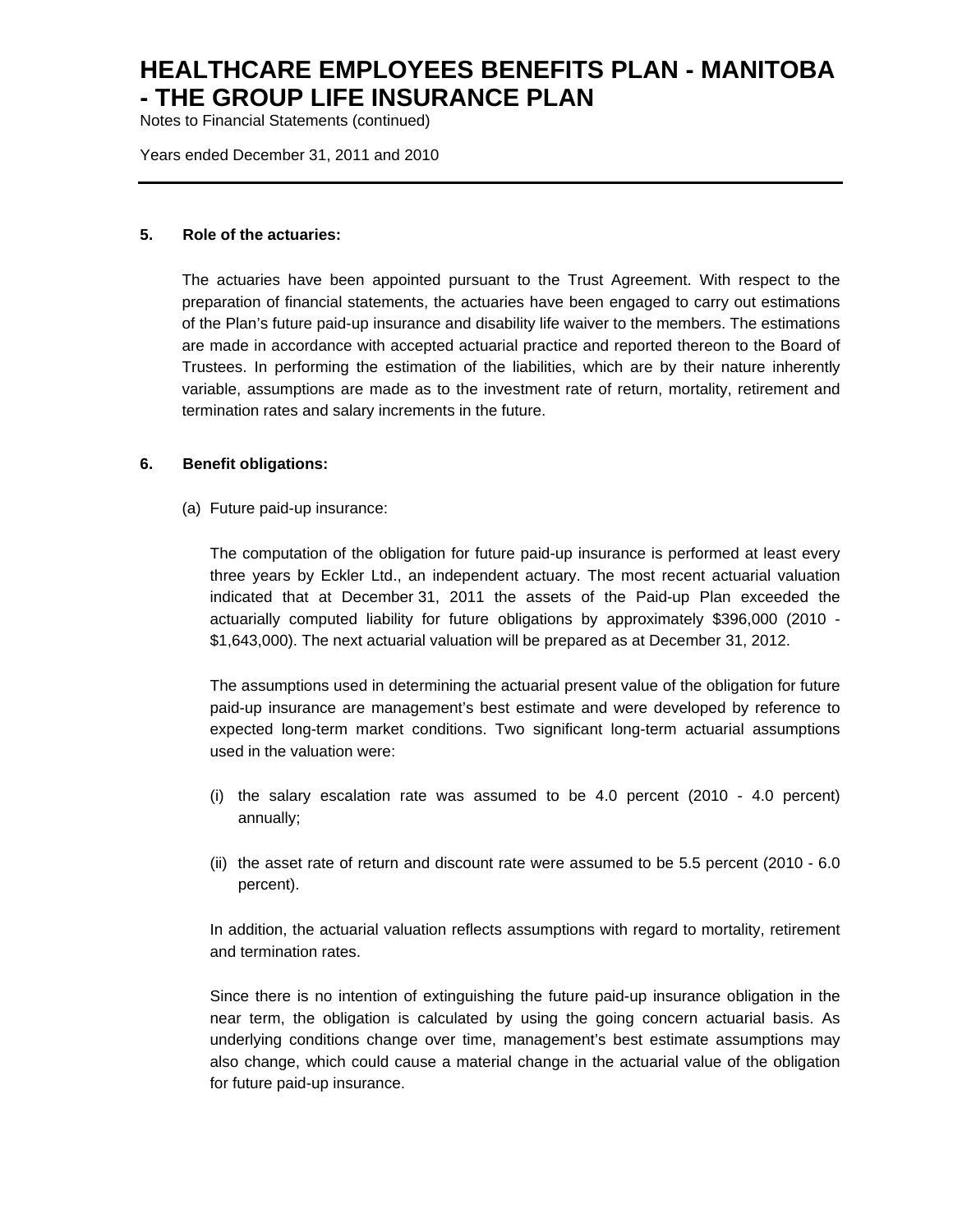Notes to Financial Statements (continued)

Years ended December 31, 2011 and 2010

#### **6. Benefit obligations (continued):**

(b) Disability life waiver:

The obligation for disability life waiver represents the present value of future life insurance claims for members on disability and the present value of future life insurance payments for unreported claims of disabled members and has been estimated, using the experience tables of the November 2001 Group Life Waiver Study prepared by the Canadian Institute of Actuaries and a discount rate of 2.08 percent (2010 - 2.86 percent), in the amount of \$15,662,000 (2010 - \$12,599,000). The calculation of the obligation for disability life waiver has been completed by Morneau Shepell, an independent actuary, as at December 31, 2011. The next actuarial calculation will be prepared as at December 31, 2012.

#### **7. Excess of net assets available for benefits over benefit obligations:**

The Board of Trustees has approved the establishment of contribution stabilization reserves and investment reserves. The contribution stabilization reserves have been established at amounts equal to 50 percent of the current year's premiums. The investment reserves have been established at amounts equal to 10 percent of the market value of the investments, for each of the Active Plan and Paid-up Plan. At December 31, 2011, the Board of Trustees has restricted \$8,300,000 (2010 - \$7,900,000) and \$396,100 (2010 - \$1,000,000) in the Active Plan and Paid-up Plan, respectively, of the excess of net assets available for benefits over benefit obligations for these reserves.

#### **8. Investment income:**

|                                          | Active               |    | Paid-up            | 2011                 | 2010                 |
|------------------------------------------|----------------------|----|--------------------|----------------------|----------------------|
|                                          | Plan                 |    | Plan               | Total                | Total                |
| Equity pooled funds<br>Bond pooled funds | 335,847<br>1.004.916 | S  | 162,507<br>158.502 | 498.354<br>1,163,418 | 296,613<br>1,108,149 |
|                                          | 1,340,763            | \$ | 321,009            | 1,661,772            | 1,404,762            |
|                                          |                      |    |                    |                      |                      |

#### **9. Administrative expenses:**

|                                               | Active<br>Plan     | Paid-up<br>Plan |   | 2011<br>Total      |   | 2010<br>Total      |
|-----------------------------------------------|--------------------|-----------------|---|--------------------|---|--------------------|
| Investment manager fees \$<br>Administrative: | 100.000            | \$<br>26.041    | S | 126.041            | S | 118,832            |
| <b>Great West Life</b><br>HEBP (note 13)      | 333,516<br>760,276 | 5,508<br>43.834 |   | 339.024<br>804.110 |   | 387,866<br>765,201 |
|                                               | 1,193,792          | \$<br>75,383    |   | 1,269,175          |   | 1,271,899          |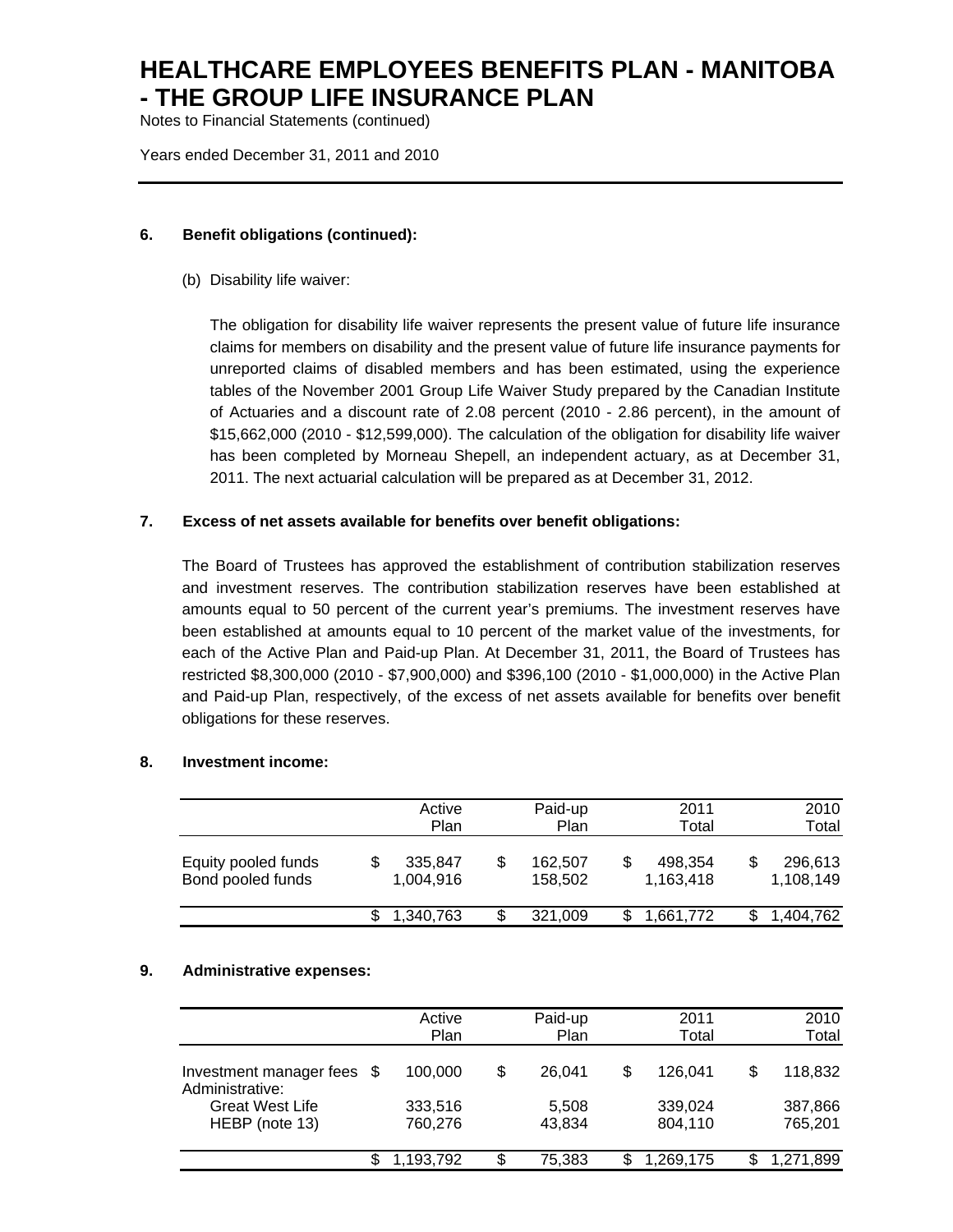Notes to Financial Statements (continued)

Years ended December 31, 2011 and 2010

#### **9. Administrative expenses (continued):**

The details of HEBP administrative expenses are as follows:

|                               | 2011          | 2010          |
|-------------------------------|---------------|---------------|
| Salaries and benefits         | \$<br>605,187 | \$<br>546,667 |
| Trustee and custodial fees    | 10,752        | 11,426        |
| <b>Actuarial fees</b>         | 22,514        | 41,234        |
| Audit fees                    | 5,530         | 4,226         |
| Legal fees                    | 17,376        | 1,468         |
| Other administrative expenses | 142,751       | 160,180       |
|                               | \$<br>804,110 | 765,201       |

#### **10. Capital management:**

The main objective of the Plan is to sustain a certain level of net assets, including internally restricted funds, in order to meet the obligations of the Plan. The Plan fulfills its primary objective by adhering to specific investment policies outlined in its Statement of Investment Policies and Procedures (the SIPP), which is reviewed annually by the Plan. The Plan manages net assets by engaging knowledgeable investment managers who are charged with the responsibility of investing existing funds and new funds (current year's employee and employer contributions) in accordance with the approved SIPP. Increases in net assets are a direct result of investment income generated by investments held by the Plan and contributions into the Plan by eligible employees and by the employers. The main use of net assets is for benefit payments to eligible Plan members.

#### **11. Risk management:**

- (a) Market risk:
	- (i) Interest rate risk:

Interest rate risk arises from the possibility that changes in interest rates will affect future cash flows or fair values of financial instruments. The Plan's fixed income investments are exposed to the risk that the value of interest-bearing investments will fluctuate due to changes in the level of market interest rates. The Plan's exposure to interest rate risk is concentrated in its investment in the bond pooled funds. To properly manage the Plan's interest rate risk, appropriate guidelines on the weighting and duration for fixed income investments are set and monitored.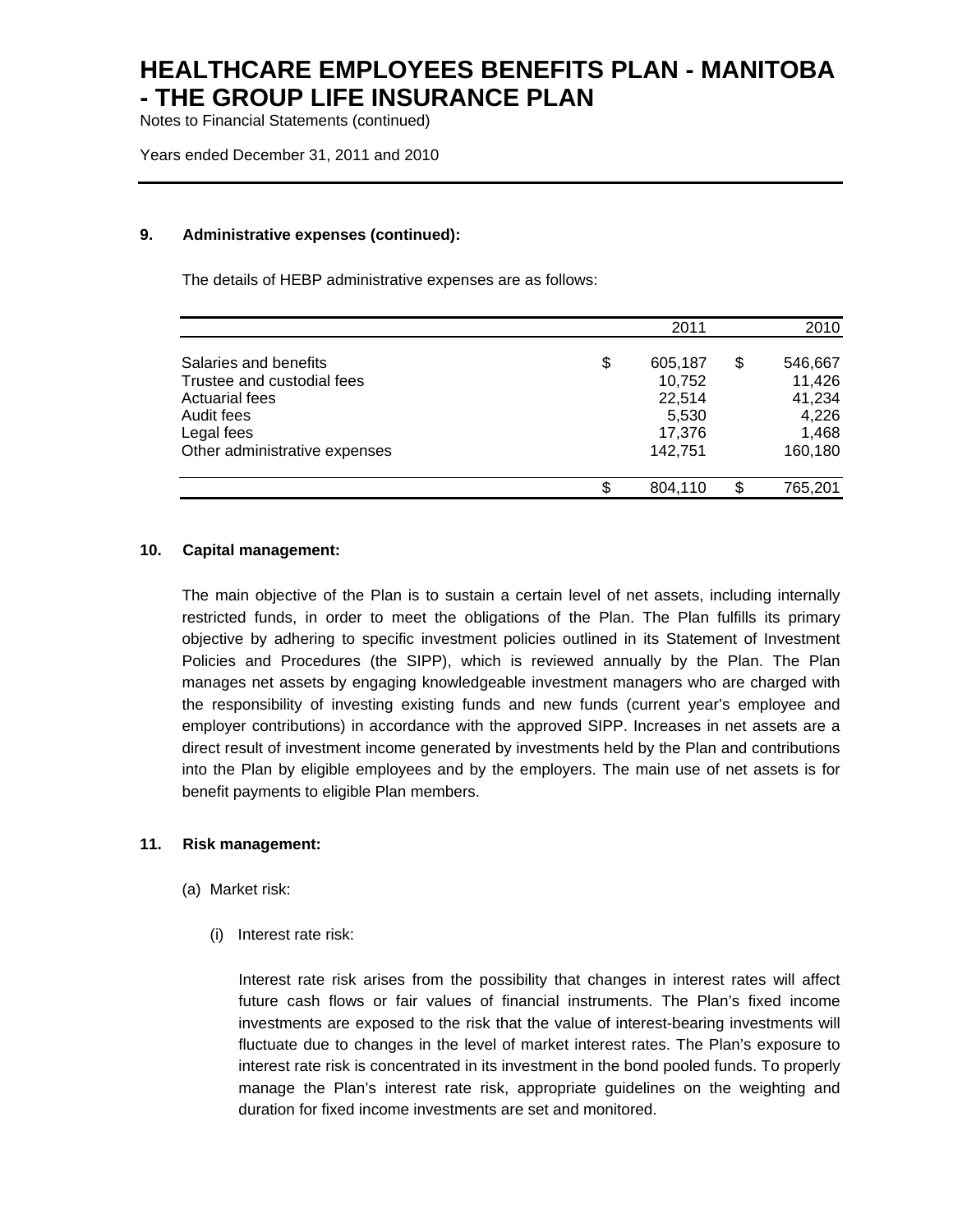Notes to Financial Statements (continued)

Years ended December 31, 2011 and 2010

#### **11. Risk management (continued):**

The remaining terms to contractual maturity of fixed income investments at December 31 are as follows:

|                                                             | 2011                                 |   | 2010                                 |
|-------------------------------------------------------------|--------------------------------------|---|--------------------------------------|
| Less than one year<br>One to five years<br>After five years | 5,195,185<br>8,605,073<br>14.565.082 | S | 4.950.435<br>7.525.957<br>15,050,142 |
| Total market value                                          | 28,365,340                           |   | 27,526,534                           |

As at December 31, 2011, if the prevailing interest rates were raised or lowered by 100 basis points, with all other factors held constant, net assets would likely have decreased or increased, respectively, by approximately \$1,583,000 (2010 - \$1,753,000). The Plan's interest rate sensitivity was determined based on portfolio weighted duration.

(ii) Foreign currency risk:

Foreign currency exposure arises from the Plan's investment in equity and bond pooled funds, which hold investments denominated in U.S. currency. Fluctuations in the relative value of the Canadian dollar against this currency can result in a positive or negative effect on the fair value of investments. The Plan's foreign currency risk is monitored by the investment manager on a quarterly basis.

The Plan's exposure in investments to foreign currencies to Canadian dollars is shown below:

| Actual currency<br>exposure |                         |              |  |  |  |
|-----------------------------|-------------------------|--------------|--|--|--|
| \$                          | 36,500,218<br>9,329,094 | 79.6<br>20.4 |  |  |  |
| S                           | 45,829,312              | 100.0        |  |  |  |
|                             |                         |              |  |  |  |

|                         |    | Actual currency         |              |
|-------------------------|----|-------------------------|--------------|
| As at December 31, 2010 |    | %                       |              |
| Canadian<br>US dollar   | \$ | 35,600,682<br>9.479.489 | 79.0<br>21.0 |
|                         | S  | 45,080,171              | 100.0        |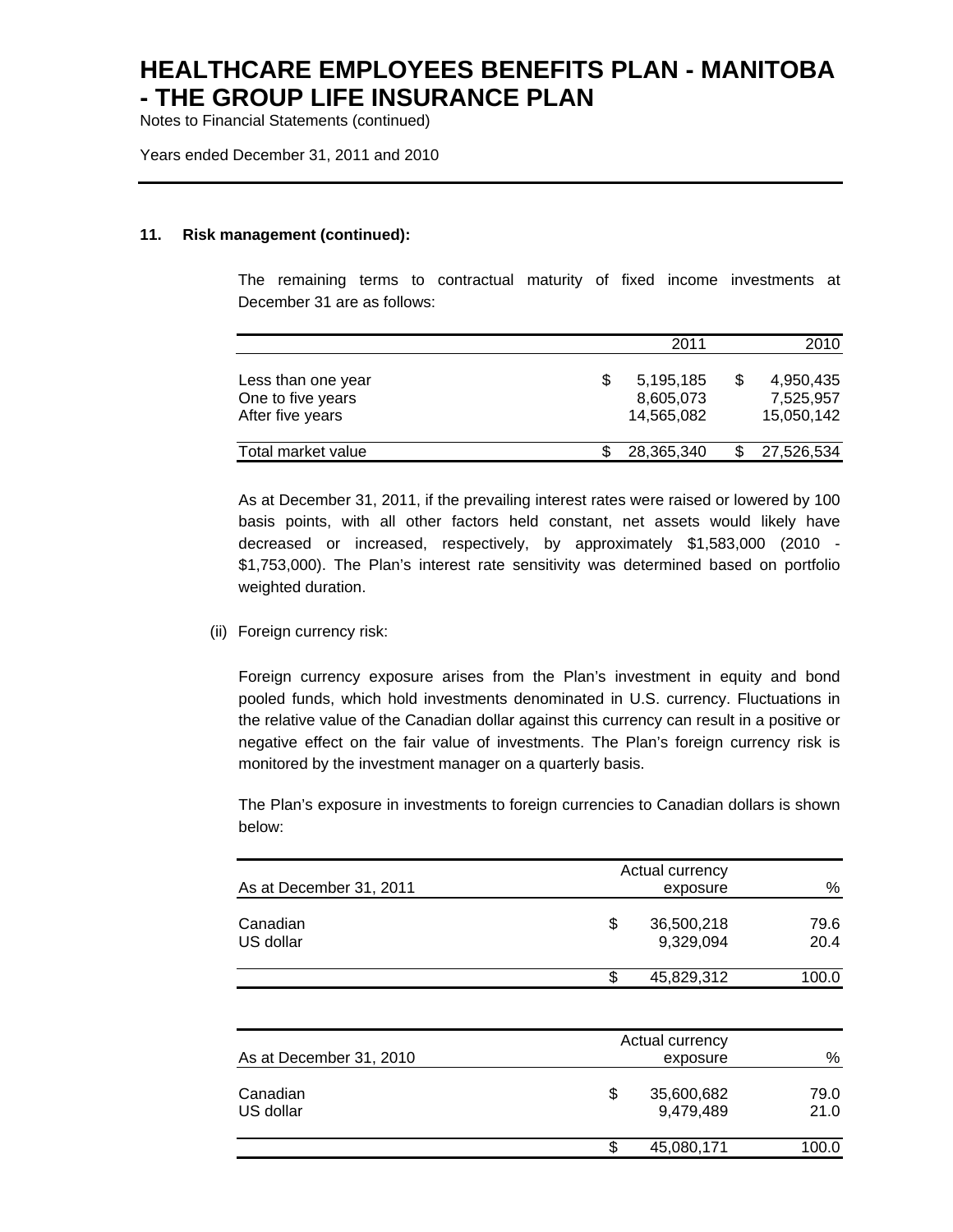Notes to Financial Statements (continued)

Years ended December 31, 2011 and 2010

### **11. Risk management (continued):**

A 10 percent increase or decrease in exchange rates, with all other variables held constant, would result in a charge in unrealized gains (losses) of \$933,000 (2010 - \$948,000).

(iii) Other price risk:

The Plan's investments in equity pooled funds are sensitive to market fluctuations. To properly manage the Plan's other price risk, appropriate guidelines on asset diversification to address specific security, geographic, sector and investment manager risks are set by the Board of Trustees and monitored by the investment managers on a quarterly basis. As at December 31, 2010 a decline of 10 percent in equity values, with all other variables held constant, would have impacted the Plan's equity investments by an approximate unrealized loss of \$1,583,000 (2010 - \$1,755,000).

(b) Credit risk:

The Plan is exposed to credit risk, which is the risk that a counterparty will be unable to pay amounts in full when due or requested. The Plan's greatest concentration of credit risk is in its fixed income securities. The fair value of the fixed income securities includes consideration of the creditworthiness of the debt issuer. All transactions in listed securities are settled or paid for upon delivery using approved brokers. The risk of default is considered minimal, as payment is made on a purchase once the securities have been received from the broker. For sales transactions, the securities are released once the broker has made payment.

The breakdown of the Plan's bond pooled funds by credit ratings from various rating agencies is presented below:

| Credit rating          |    | 2011<br>Market value |        |     | 2010<br>Market value |       |
|------------------------|----|----------------------|--------|-----|----------------------|-------|
|                        |    |                      |        |     |                      |       |
| AAA                    | \$ | 11,490,799           | 40.5%  | SS. | 12,045,611           | 43.8% |
| AA                     |    | 6,265,904            | 22.1%  |     | 5,161,225            | 18.8% |
| A                      |    | 7,913,930            | 27.9%  |     | 8,844,276            | 32.1% |
| <b>BBB</b>             |    | 2,464,948            | 8.7%   |     | 1,475,422            | 5.3%  |
| Short-term investments |    | 229,759              | 0.8%   |     |                      |       |
|                        | S  | 28,365,340           | 100.0% | \$. | 27,526,534           | 100%  |

Credit risk associated with premiums receivable is minimized due to their nature. Premiums are collected from participating members through the payroll process. No provision for doubtful premiums receivable has been recorded in either 2011 or 2010.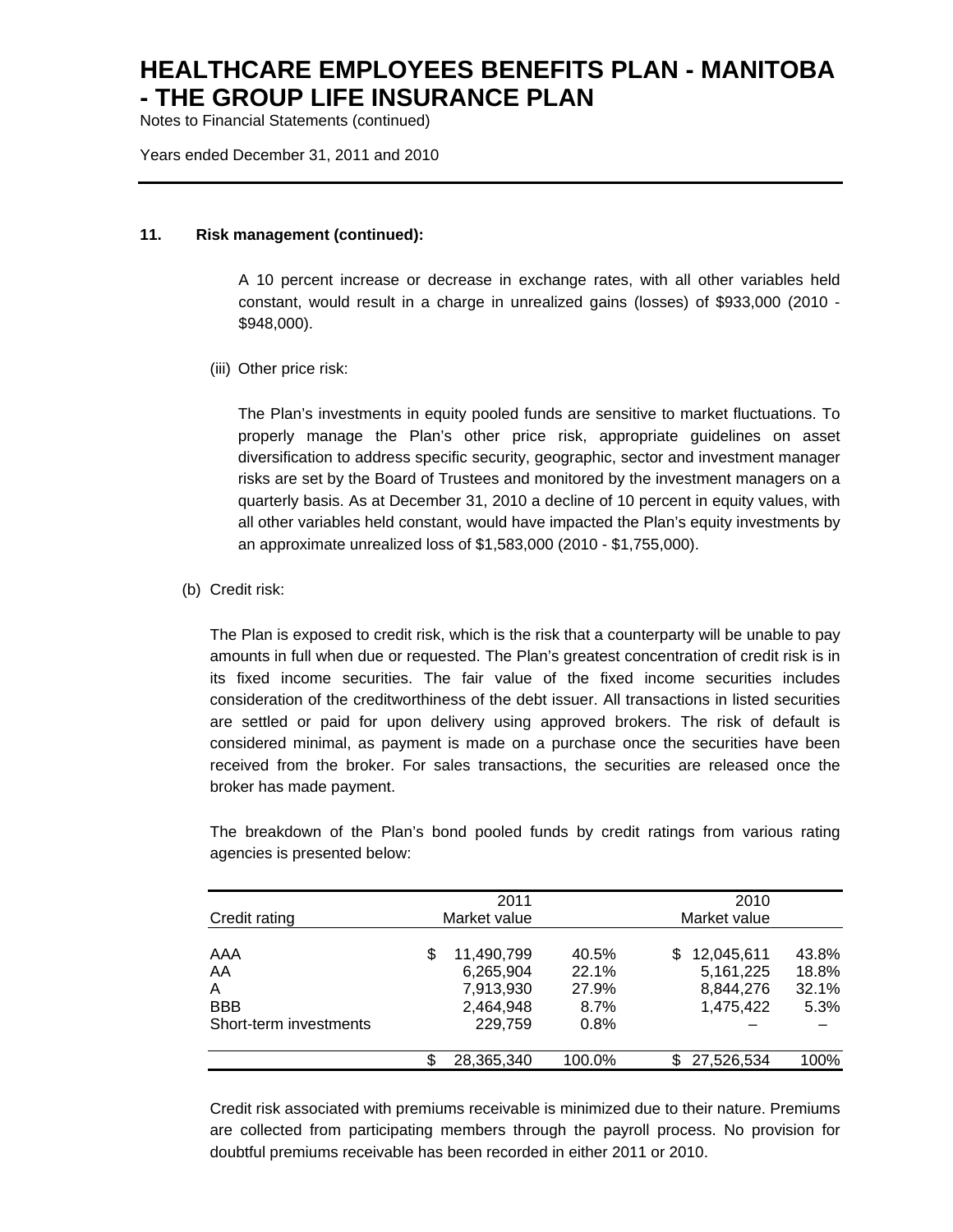Notes to Financial Statements (continued)

Years ended December 31, 2011 and 2010

### **11. Risk management (continued):**

(c) Liquidity risk:

Liquidity risk is the possibility that investments of the Plan cannot be readily converted into cash when required. The Plan may be subject to liquidity constraints because of insufficient volume in the markets for the securities of the Plan or other securities may be subject to legal or contractual restrictions on their resale. Liquidity risk is managed by investing the majority of the Plan's assets in investments that are traded in an active market and can be readily disposed. The Plan's claims payable and accrued liabilities and due to Healthcare Employees Pension Plan - Manitoba balances have contracted maturities of less than one year.

(d) Claims and premiums risk:

The nature of the unpaid claims is such that the establishment of an obligation is based on known facts and interpretation of circumstances, on a case by case basis, and is therefore a complex and dynamic process influenced by a variety of factors.

Consequently, the establishment of obligations and premium rates relies on the judgment and opinions of a number of professionals, on historical precedent and trends, on prevailing legal, economic, social and regulatory trends and on expectations as to future developments. The process of determining premium rates and reserves necessarily involves risks that the actual results will deviate, perhaps substantially, from the best estimates made.

To offset the Plan incurring abnormally high claims experience in any one fiscal period, the Plan has purchased stop loss coverage from The Great-West Life Assurance Company. The stop loss coverage becomes effective when basic life insurance claims paid are in excess of 110 percent of premiums collected in any fiscal year.

### **12. Fair value of financial instruments:**

The fair value of the financial assets and liabilities of the Plan approximates their carrying value due to their short-term nature (except for cash and investments which are stated at fair value, note 3).

The Plan's assets which are recorded at fair value are required to be classified into one of three levels, depending on the inputs used for valuation. The hierarchy of inputs is summarized below: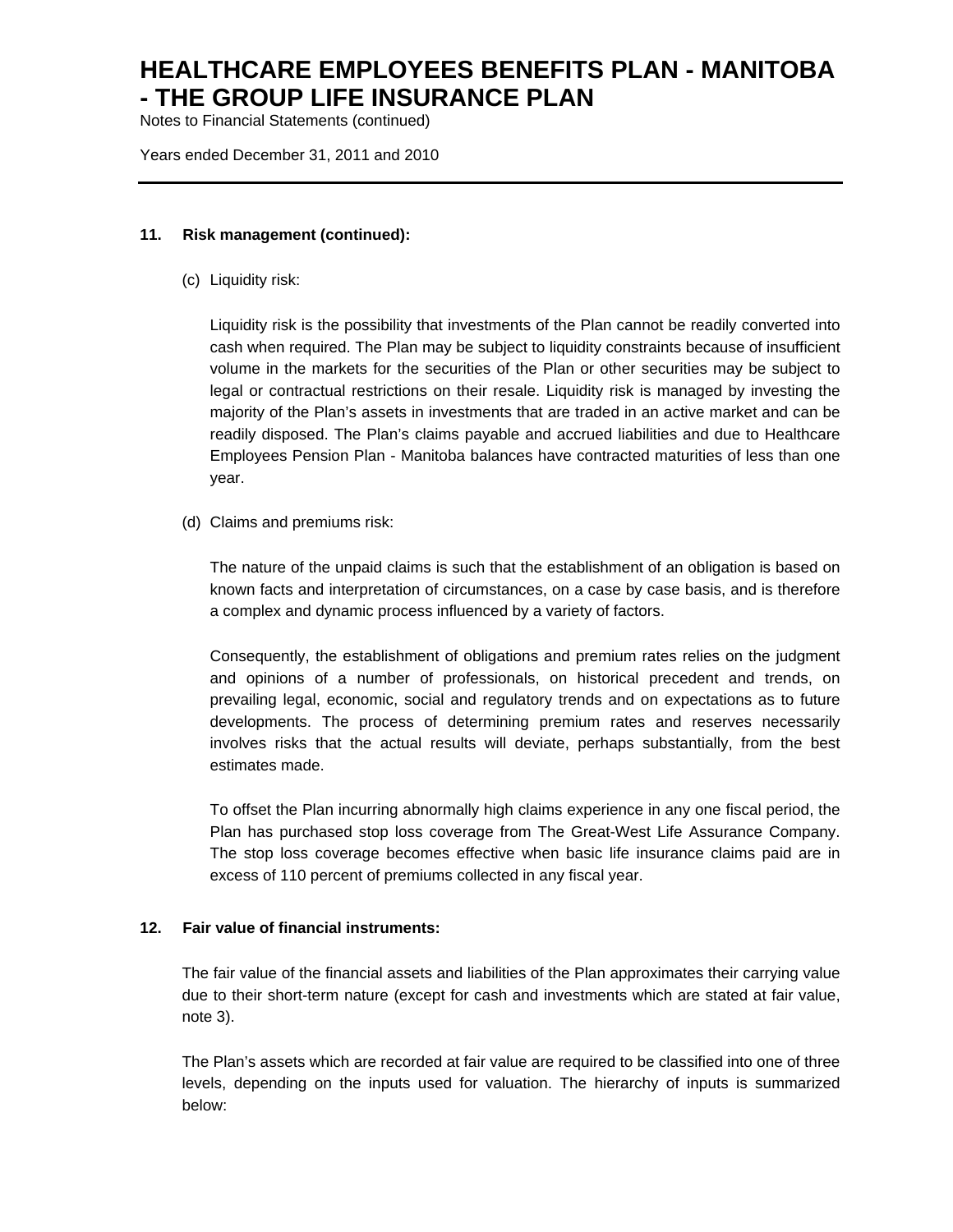Notes to Financial Statements (continued)

Years ended December 31, 2011 and 2010

### **12. Fair value of financial instruments (continued):**

- Level 1 Quoted prices (unadjusted) in active markets for identical assets or liabilities.
- Level 2 Inputs other than quoted prices included in Level 1 that are observable for the asset or liability, either directly (i.e. as prices) or indirectly (i.e. derived from prices).
- Level 3 Inputs for the asset or liability that are not based on observable market data (unobservable inputs).

Changes in valuation methods may result in transfers into or out of an investment's assigned level.

The following is a summary of the classification used as of December 31 in valuing the Plan's investments carried at fair value:

| December 31, 2011                                | Level 1                        | Level 2                     | Level 3 | Total                                      |
|--------------------------------------------------|--------------------------------|-----------------------------|---------|--------------------------------------------|
| Cash<br>Equity pooled funds<br>Bond pooled funds | 1,853,813<br>\$<br>17,217,510  | \$<br>246,462<br>28,365,340 | \$      | 1,853,813<br>S<br>17,463,972<br>28,365,340 |
|                                                  | \$19,071,323                   | \$28,611,802                | \$      | \$47,683,125                               |
|                                                  |                                |                             |         |                                            |
| December 31, 2010                                | Level 1                        | Level <sub>2</sub>          | Level 3 | Total                                      |
| Cash<br>Equity pooled funds<br>Bond pooled funds | 1,645,341<br>\$.<br>17,384,119 | \$<br>169,518<br>27,526,534 | \$      | 1,645,341<br>S<br>17,553,637<br>27,526,534 |
|                                                  | \$19,029,460                   | \$27,696,052                | \$      | \$46,725,512                               |

There were no transfers between Level 1 and Level 2 in the years ended December 31, 2011 and 2010.

### **13. Related party transactions:**

HEBP and the Healthcare Employees Pension Plan - Manitoba (HEPP) have a certain number of common trustees and a cost sharing agreement to allocate certain costs based on factors such as square footage, number of employees and time usage. The balance due to HEPP is non-interest bearing, and has no fixed terms of repayment.